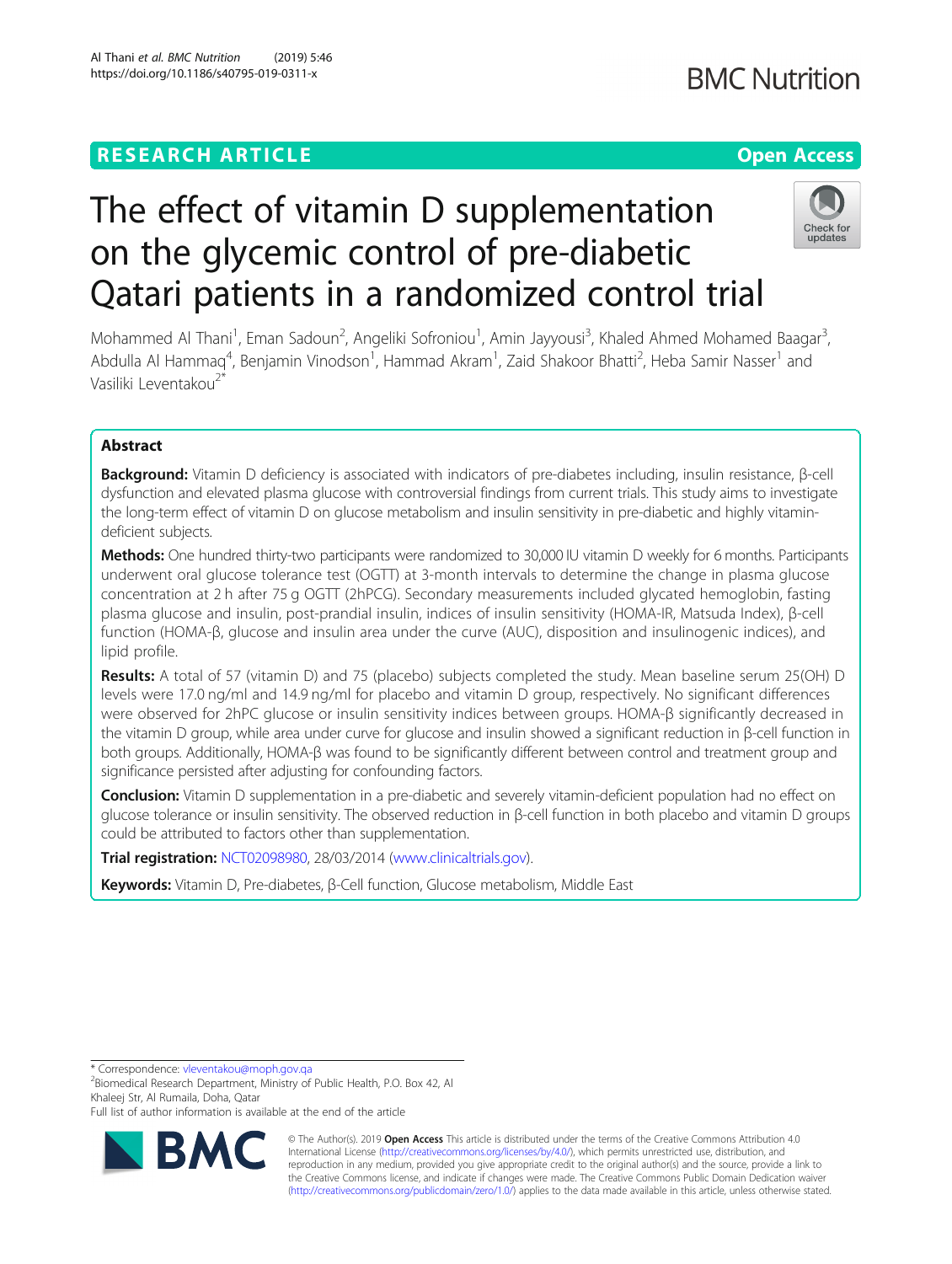# Background

Low levels of vitamin D has been identified as a major health issue globally. Current literature provides evidence for the association of hypovitaminosis D with various health conditions including bone health [[1\]](#page-8-0), cardiovascular disease [\[2](#page-8-0)], hypertension [\[3](#page-8-0)], cancer risk [\[4](#page-8-0)] and diabetes mellitus [[5](#page-8-0)]. In particular, higher prevalence of low serum vitamin D [25-(OH)D] levels has been observed among type 2 diabetic patients [\[6](#page-8-0)] while higher levels of vitamin D [25-(OH)D] has been associated with lower risk of type 2 diabetes (T2DM) [[7](#page-8-0), [8](#page-8-0)]. The increasing rates of diabetes worldwide with diabetic patients reaching 400 million people, a number predicted to exceed 600 million by 2040, can justify the rapid shift of research interest towards prevention and treatment strategies for diabetes, including intervention with vitamin D [[9\]](#page-8-0).

Several possible mechanisms have been proposed to mediate the protective role of vitamin D against diabetes risk including alterations in the pancreatic β-cell function  $[10]$  $[10]$  $[10]$ , insulin sensitivity  $[11]$  $[11]$  $[11]$  and systemic inflammation [[12](#page-8-0)]. Despite the promising results from observational studies, intervention studies are more appropriate to provide insight on causality and develop hypothesis. Up to date, a number of randomized control trials (RCTs) have been conducted to evaluate the role of vitamin D supplementation in the pathogenesis of type 2 diabetes but results remain inconclusive. Recent systematic reviews and meta-analyses of clinical trials have found no association between vitamin D and glycemic indices and insulin resistance in patients with T2DM apart from a modest reduction on fasting glucose in some cases [\[13](#page-8-0)–[15](#page-8-0)]. On the contrary, other have reported a small but positive effect of vitamin D supplementation on glycemic control, insulin resistance and glucose tolerance [[5,](#page-8-0) [16,](#page-8-0) [17](#page-8-0)]. Regarding the role of vitamin D in the progression of T2DM definite conclusions cannot also be drawn. There are only few vitamin D intervention studies including pre-diabetic participants with inconsistent observations [[18](#page-8-0)–[20\]](#page-8-0). The disparity in the reported results could be attributed to various types (pills, drops, and vitamin D fortified foods) and doses of vitamin D supplements, participants' vitamin D status (deficient/insufficient), other comorbid conditions, small study samples and possibly restricted time frame of supplementation.

Given the novel research focus on this topic and the conflicting evidence, we sought to expand current literature by including participants highly affected by the risk of developing diabetes [\[9](#page-8-0)] and at the same time deficient in vitamin D. These characteristics are likely to alter the efficacy of vitamin D supplementation, since better effects of supplementation have been observed in deficient patients rather than insufficient or sufficient [\[21](#page-8-0)]. This is the first placebo-control trial in the Middle East in a population with that aims to investigate the effect of 6 months vitamin D supplementation in pre-diabetic, vitamin-deficient subjects on glucose tolerance, insulin sensitivity and β-cell function in a relatively large sample.

# Methods

# Participants and study design

This intervention study was a 6-month, double-blind, randomized, placebo-controlled trial conducted at Hamad Medical Corporation (HMC) in Doha, Qatar. The research ethics board of HMC approved the protocol and the trial was registered at [www.clinicaltrials.gov](http://www.clinicaltrials.gov) (no. NCT02098980). An informed consent was obtained from all participants at enrollment.

Men and women aged 18-75 of multicultural backgrounds were recruited via telephone calls and campaigns held at Qatar landmarks. A two-step process was used to screen for eligibility as shown in Fig. [1](#page-2-0). In the first step, screening 1, eligibility was based on a finger prick HbA1c result (5.6-6.4%) indicating pre-diabetes [[22\]](#page-8-0). During the second screening (visit 0), eligibility was based on physical and biochemical measurements, which included medical history, prescribed medication, height, weight, waist circumference, BMI, pulse, fasting glucose, HbA1c, cholesterol, triglycerides, liver function, blood analyses, insulin, C-peptide, serum  $25(OH)$  vitamin  $D_3$ , parathyroid hormone (PTH) and calcium.

Inclusion criteria were as follows: non-pregnant or lactating women, BMI <  $40 \text{ kg/m}^2$ , serum 25(OH) vitamin D3 concentration < 30 ng/ml, fasting serum glucose < 7.0 mmol/L, HbA1c 5.6-6.4%. Subject inclusion also relied on the presence of one or more of the following: waist circumference of > 80 cm for females and > 90 cm for males [\[23\]](#page-8-0), older than 40 years old, family history of diabetes in first-degree relative, previous history of gestational diabetes, history of high blood glucose or triglycerides and/or low HDL cholesterol. Participants were excluded if: fasting serum glucose ≥7.0 mmol/L, had history of renal failure or liver disease, serum urea or creatinine > 1.8 times the upper limit of normal (ULN), serum aspartate or alanine transaminase (AST, ALT) > 1.5 times ULN, use of medicine to treat diabetes or which influenced glucose metabolism at the time of screening, experienced a medical or surgical event requiring hospitalization within 3 months of randomization, and if they suffered from any condition affecting nutrient absorption (e.g. irritable bowel syndrome).

At visit 1, study participants were randomly assigned either the placebo or the vitamin D treatment at a dose of 30,000 IU/week (equivalent to 4000 IU per day) and were given supplements to cover a 3-month period. In this visit they completed the Finnish Diabetes Risk Score (FINDRISC) questionnaire [[24](#page-8-0)], a 24-h recall food questionnaire, signed the consent form, and underwent their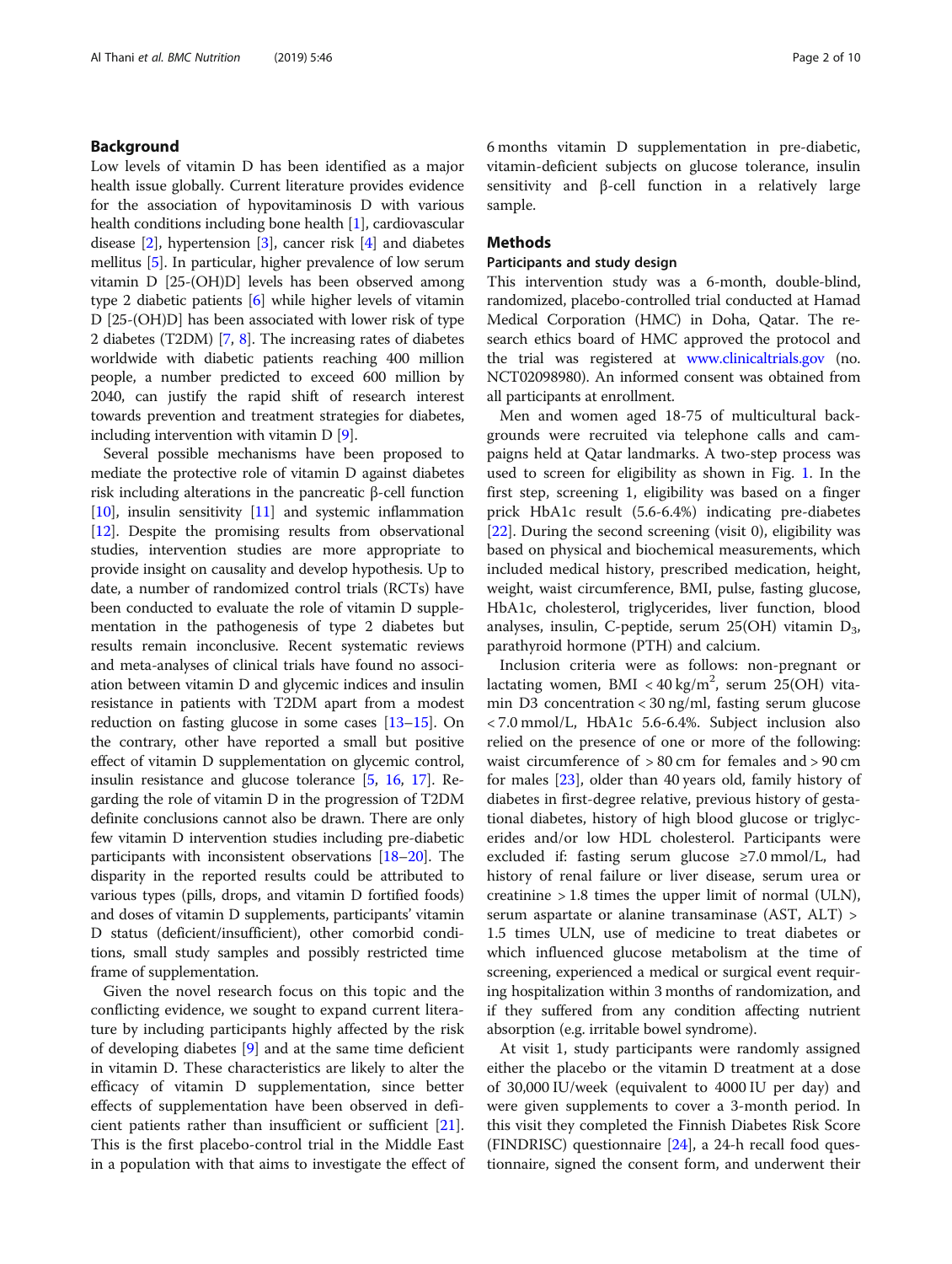baseline 75 g OGTT (after overnight fast). All active participants visited the recruitment center two more times in 3-month intervals to complete 6 months of treatment and underwent the same physical and biochemical measurements as in visit 0 and 1.

# Randomization

ID numbers were assigned to subjects sequentially in the order in which their eligibility was ascertained and informed consent obtained. Subjects were randomly assigned to one of the 2 treatments in blocks of varying sizes. To achieve this, a set of sealed, opaque envelopes labelled with the ID number and containing the preassigned treatment code were created and assigned to

subjects in the order they attended for visit 1. Subjects were randomized to control or vitamin D group opening the next available envelope. Randomization (done using the "@RAND" function on a Lotus 123 spreadsheet) and creation of the sealed envelopes was done by the research team at the recruiting center and a list of ID numbers and coded treatment assignments were kept in a secure web-based database.

# Biochemical measurements

The primary outcome was to determine the change in 2hPCG from baseline to end-point following supplementation with vitamin D. Participants underwent an oral glucose tolerance test (OGTT) at two 3-month intervals

<span id="page-2-0"></span>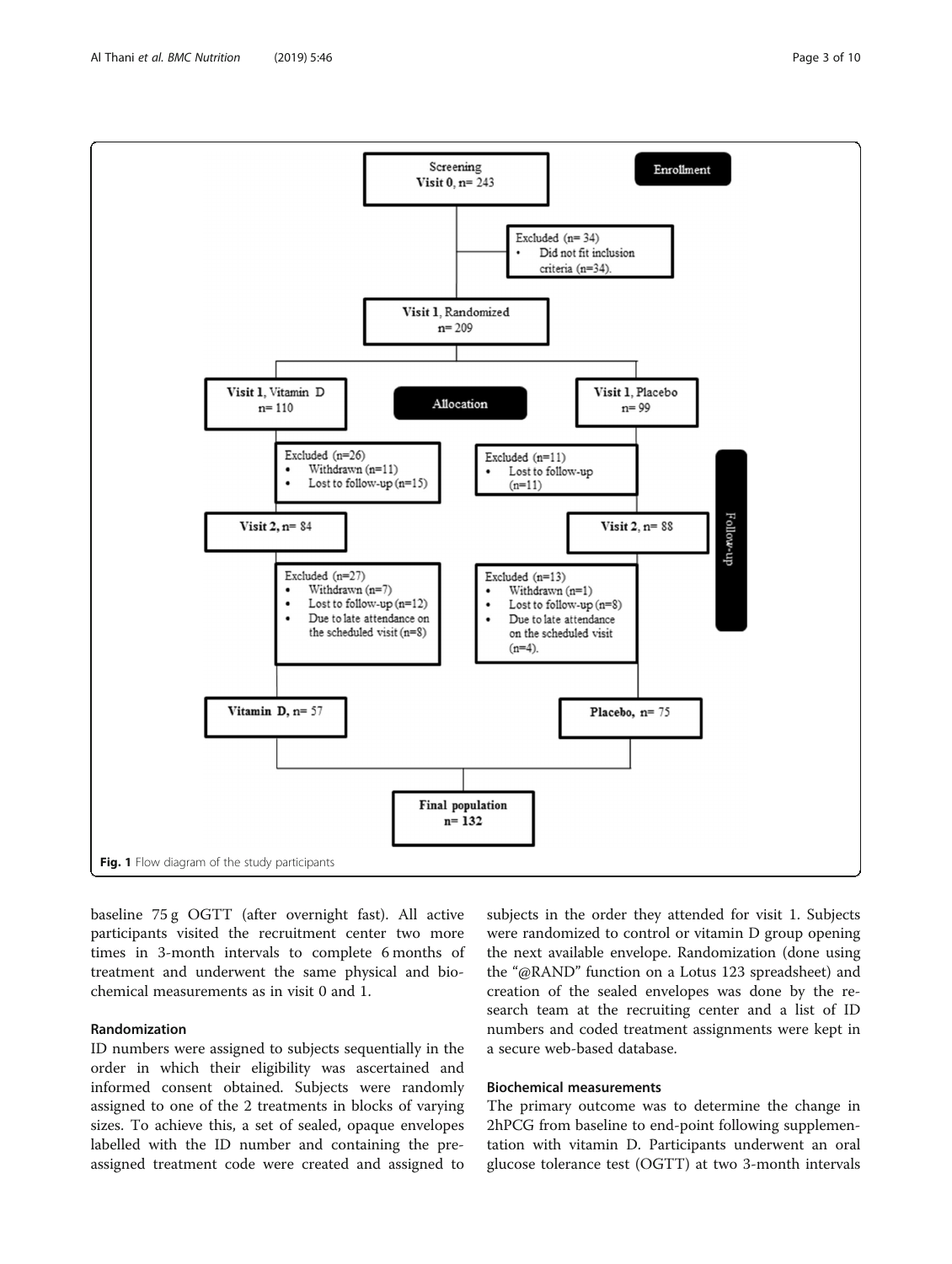to determine the change in plasma glucose concentration at 2 h after 75 g OGTT (2hPCG). At each OGTT, plasma glucose was measured at four different time points, 30, 60, 90 and 120 min after glucose load. Secondary outcomes included lipid profile, glycated hemoglobin, fasting plasma glucose and insulin, post-prandial insulin, and insulin sensitivity derived from the Homeostatic Model of Assessment - Insulin Resistance (HOMA-IR) and Matsuda Index. B-cell function was measured by HOMA-β, disposition index (DI), insulinogenic index, and glucose and insulin area under the curve (AUC) from 0 to 120 min during OGTT at each time point (Baseline, 3 months, 6 months).

Serum glucose was measured using the hexokinase/G-6-PDH method (Abbott architect C systems analyzer). Chemiluminescence immunoassay (CLIA) technology (LIAISON Analyzer family) was used for the in vitro quantitative determination of insulin in human serum. Serum 25(OH) D were measured by the method of onestep immunoassay using Chemiluminescent Micro Particle Immunoassay (CMIA) technology (Abbott Architect iSystem analyzer).

## Statistical analysis

Data are presented as frequency (n, %) and means (± standard deviation, SD) and median (interquartile range, IQR) where appropriate. Paired t-test was used to test the within groups differences. For the non-parametric variables, we used the Wilcoxon signed rank test. Unpaired t-test was used to compare between two means of parametric continuous variables. Mann-Whitney U test was used to compare between two means of all nonparametric continuous variables. Primary outcomes were analyzed with ANCOVA using a general linear model with the change from baseline to endpoint for each outcome in both placebo and vitamin D groups adjusting for age, gender, baseline BMI and ethnicity. Bivariate associations were tested with Spearman rank correlation test to examine the strength of association between the differences (endpoint and baseline) of vitamin D. Multivariable linear regression models were implemented to test the association between primary and secondary outcomes and vitamin D difference between baseline and endpoint, after adjusting for the aforementioned confounding factors. Estimated associations were described with β-coefficients and 95% CI and  $R^2$  A *p*-value < 0.05 was considered statistically significant. All statistical analyses were performed using SPSS Statistics 19 software (SPSS Inc., Chicago, IL, USA).

Assessment of insulin sensitivity and β-cell function were estimated by the Homeostasis Model of Assessment-Insulin Resistance Index (HOMA-IR), the Homeostatic Model of Assessment- Beta (HOMA- β) and the Matsuda index and were calculated as follow [[25](#page-8-0), [26\]](#page-8-0):

$$
HOMA-IR = \frac{(\text{Fasting glucose} \times \text{Fasting Insulin})}{22.5}
$$

$$
HOMA-%β = \frac{20 \times \text{Fasting Insulin}}{\text{Fasting Glucose} - 3.5}
$$

$$
The Matsuda Index = \frac{10,000}{\sqrt{(\text{Fasting glucose} \times \text{Fasting Insulin})}}
$$

 $\times$ (Mean glucose  $\times$  Mean Insulin)

Additional calculations for β-cell function include the insulinogenic index and oral disposition index (DI). Insulinogenic index was calculated as the change in insulin divided by change in glucose from 0 to 30 min. Oral disposition index was calculated as the product of (1/fasting insulin) x Insulinogenic index. The area under curve (AUC) for plasma glucose and serum insulin was calculated with the use of the trapezoidal rule method 0- 120 min (OGTT measurements) for each time point (baseline, 3 months and 6 months). Data were analyzed with repeated measures of ANOVA (no adjustment or interaction was used for this model).

# Results

The participant flow diagram is presented in Fig. [1.](#page-2-0) A total of 884 were eligible for recruitment based on their HbA1c levels (between 5.6-6.4%) that indicate prediabetic phase and FINDRISC score (15-30 points) that indicates high to very high risk for T2DM. These participants were invited to the recruitment clinic at HMC, of whom 243 attended the visit. Following further screening of inclusion criteria, 209 participants were randomized to receive either vitamin D  $(n = 110)$  or placebo  $(n = 99)$  treatment. One hundred thirty-two participants successfully completed the trial, of which 57 constituted the vitamin D group and 75 the placebo group.

The baseline participant demographic characteristics were similar in both groups as shown in Table [1](#page-4-0) apart from ethnicity. The vitamin D group included 40.4% participants of Arab ethnicity, whereas 64% were included in the placebo group. Participants were mainly male, 84 and 82.5%, with mean age 44.89 years (SD 8.88) and 45.51 years (SD 8.96) in the placebo group and vitamin D group, respectively. All participants were vitamin D deficient (< 30 ng/ml) with 87% having 25(OH) D serum levels below 20 ng/ml in the vitamin D group.

Clinical characteristics were similar in the two groups (Table [2\)](#page-5-0). HbA1c was 5.9% (SD 0.22) for the placebo and 5.9% (SD 0.19) for the vitamin D group. Participants were in the obese range in both groups with mean BMI 32.0 kg/m<sup>2</sup> (SD 5.9) for the placebo and 30.0 kg/m<sup>2</sup> (SD 6.2) for the vitamin D group. Serum 25(OH) D levels were slightly reduced in the placebo (−0.88 ng/ml [95% CI: − 2.2, 0.44]) but almost doubled in the vitamin D group (19.4 ng/ml [95% CI: 16.4, 22.5], P < 0.001).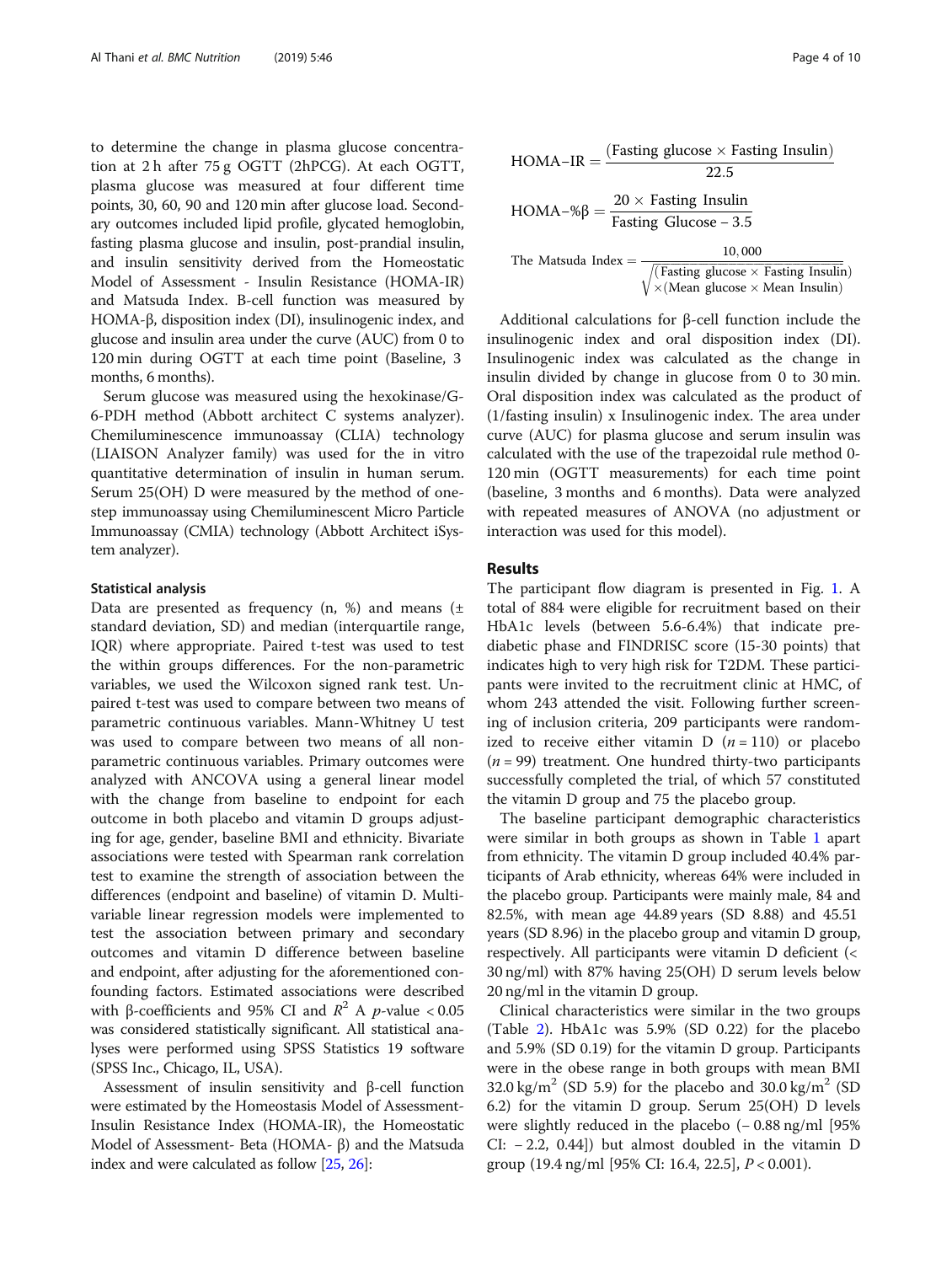## <span id="page-4-0"></span>Table 1 Baseline participant's characteristics

|                                                                 | Placebo $(n = 75)$ | Vitamin D $(n = 57)$ | P-value between<br>groups |
|-----------------------------------------------------------------|--------------------|----------------------|---------------------------|
| Age (years), mean $\pm$ SD                                      | $44.89 \pm 8.88$   | $45.51 \pm 8.96$     | 0.69                      |
| Gender (male), n (%)                                            | 63 (84.0)          | 47 (82.5)            | 0.81                      |
| Ethnicity (Arab), n (%)                                         | 48 (64.0)          | 23 (40.4)            | 0.007                     |
| 25(OH) $D$ (< 20 ng/ml), n (%)                                  | 55 (73.3)          | 45 (83.3)            | 0.18                      |
| Family history of diabetes (yes), n (%)                         | 52 (69.3)          | 44 (77.2)            | 0.31                      |
| Family history of IHD (yes), n (%)                              | 15(20.3)           | 13(23.2)             | 0.68                      |
| Family history of HTN (yes), n (%)                              | 43 (58.1)          | 31 (55.4)            | 0.75                      |
| Physically active for at least 30 min per<br>day (yes), $n$ (%) | 29 (38.7)          | 21(37.5)             | 0.89                      |
| High blood glucose history (yes), n (%)                         | 9(12.0)            | 6(10.5)              | 0.79                      |
| FINDRISC score, mean $\pm$ SD                                   | $12.01 \pm 4.00$   | $11.96 \pm 4.05$     | 0.94                      |

FINDRISC score: A score calculated based on a questionnaire assessing the risk for diabetes

Abbreviations: IHD Ischemic heart disease, HTN Hypertension, FINDRISC Finnish diabetes risk score

Measures of insulin sensitivity, with respect to the primary outcomes, did not differ between the placebo and vitamin D groups following the intervention, as presented in Table [2](#page-5-0). Within both groups, the 2hPCG was significantly increased (1.15 mmol/L [95% CI: 0.44, 1.9],  $P = 0.002$  for vitamin D and 1.09 mmol/L [95% CI: 0.44, 1.7],  $P = 0.001$  for placebo). With regard to the secondary outcomes, also presented in Table [2](#page-5-0), fasting plasma insulin (mean FPI) was decreased in the vitamin D group (− 1.4 μU/ml [95% CI: − 2.6, − 0.19], P = 0.024) but measures did not differ in group comparison  $(P = 0.11)$ . For the β-cell function, a significant change was observed for HOMA-β between the two groups  $(-18.6)$  [95% CI: – 30.4,  $-6.8$ ] vs  $-0.38$  [95% CI:  $-11.7$ , 11.0],  $P = 0.027$ ] and significance persisted after adjusting for age, baseline BMI and gender ( $P = 0.010$ ). HOMA-β significantly decreased within the vitamin D group ( $P = 0.003$ ). Similarly, a slight decrease in insulinogenic index was observed for the same group  $(P = 0.018)$ . An expected but not significant reduction of parathyroid hormone (PTH) was found in the vitamin D group (Table [2](#page-5-0)). In the same group, serum calcium slightly increased (0.70 mmol/L [95% CI: 0.06, 1.3],  $P = 0.03$ ) and total cholesterol decreased (− 0.32 μg/ml [95% CI: − 0.58, − 0.06],  $P = 0.02$ ) but both measures did not differ between the two groups. Both the systolic  $(P < 0.001)$  and diastolic pressure ( $P = 0.004$ ) decreased within the treatment group but only diastolic pressure was significant in group comparison ( $P = 0.036$ ). Statistical differences between the vitamin D and placebo group were also observed for alkaline phosphatase (ALP)  $(-6.1 \text{ U/L}$  [95% CI: – 10.1, − 2.0] vs 3.4 [95% CI: − 0.24, 7.0], P = 0.001) and bilirubin (− 1.85umol/L [IQR -5.2, 1.2] vs − 0.75 [IQR  $-2.4$ ,  $2.0$ ,  $P = 0.039$ ).

As shown in Fig. [2,](#page-6-0) the AUC for glucose significantly increased within both groups  $(P = 0.0146, P < 0.001)$  from baseline to endpoint (6 months). The opposite was observed for the AUC for insulin  $(P < 0.001)$  from baseline to endpoint. Significance persisted for both aforementioned measures in group comparison (Additional file [1](#page-7-0): Table S1).

In additional bivariate association analysis no significant correlations were found between vitamin D change and clinical characteristics from baseline to 6 months intervention (Additional file [2:](#page-7-0) Table S2). Multivariable linear regression analyses indicated no significant associations between primary and secondary outcomes and vitamin D change from baseline to endpoint (data not shown).

# **Discussion**

Findings from our study showed that vitamin D supplementation over a 6-month period with 30,000 IU vitamin D per week markedly increased 25(OH) D levels in the intervention group. Supplementation had no effect on glucose tolerance or insulin sensitivity in our pre-diabetic and severely vitamin-deficient population. Although we observed an impaired β-cell function suggested by the significant reduction in HOMA-β within the vitamin D group and in group comparison, further analysis did not support this observation. The Insulinogenic and Disposition Indices were not significantly different between the two groups. In addition AUC for glucose and insulin was found to be significant within both groups as well as group comparison. Thus, It is unclear whether the changes in βcell function can solely be attributed to vitamin D supplementation.

Although heterogeneity across the studies, particularly in the study population characteristics (e.g. sample size, vitamin D status, stage of diabetes) may confound comparison, our findings seem to be in accordance with most available intervention studies. Moreira-Lucas et al.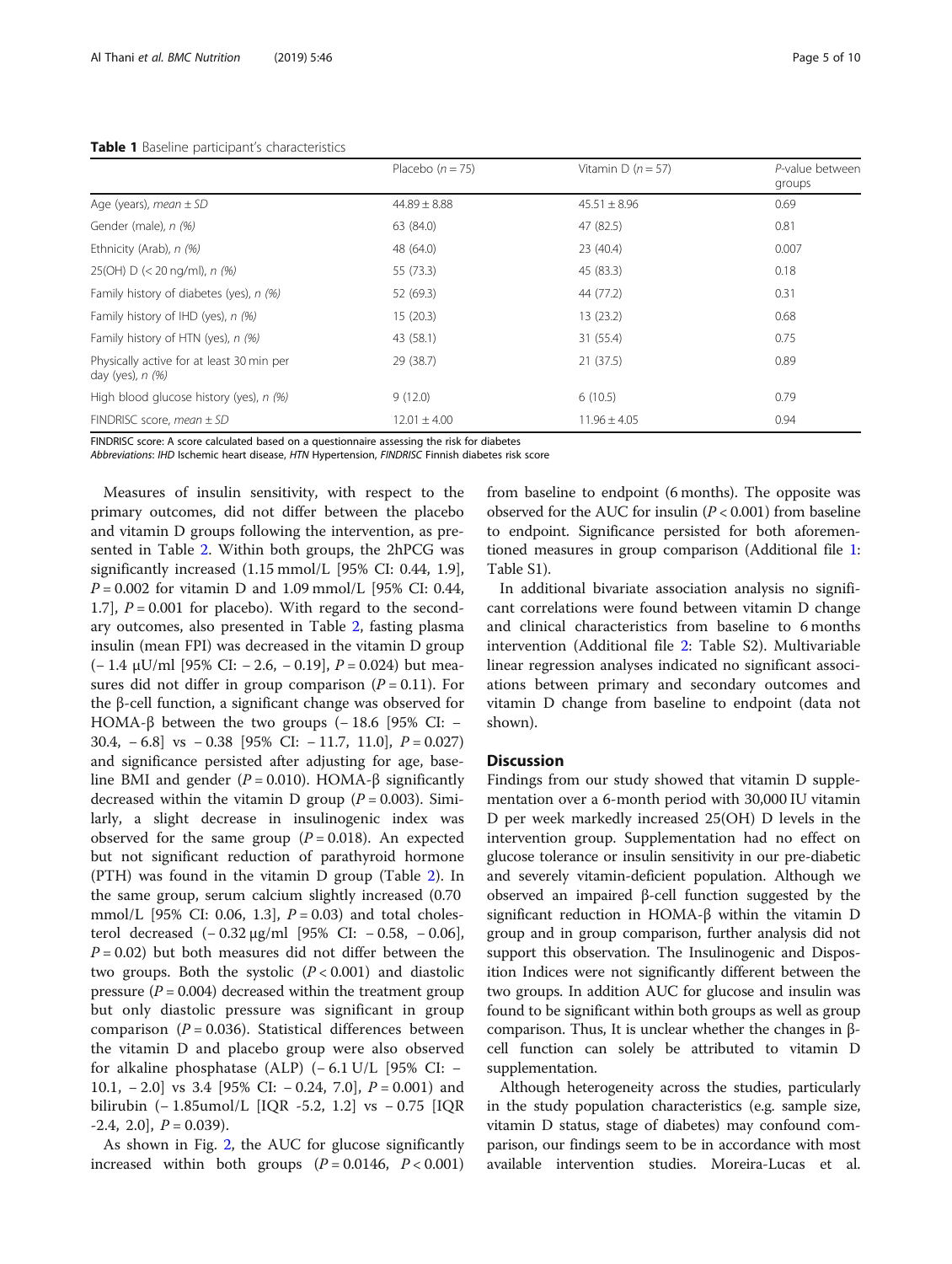<span id="page-5-0"></span>

|  |  |  |  |  | Table 2 Baseline values and mean changes for primary and secondary characteristics following 6-month vitamin D intervention |  |  |
|--|--|--|--|--|-----------------------------------------------------------------------------------------------------------------------------|--|--|
|  |  |  |  |  |                                                                                                                             |  |  |

|                                      | Placebo $(n = 75^a)$                       |                                |                 | Vitamin D ( $n = 57a$ ) | P-value                                    | Adjusted                      |                                |                                           |
|--------------------------------------|--------------------------------------------|--------------------------------|-----------------|-------------------------|--------------------------------------------|-------------------------------|--------------------------------|-------------------------------------------|
|                                      | Baselineb                                  | Changed                        | within<br>group | $p$ -value Baseline $b$ | Change <sup>d</sup>                        | $P$ -value<br>within<br>group | between<br>groups <sup>1</sup> | P-value<br>between<br>groups <sup>#</sup> |
| Weight (kg)                          | $91.3 \pm 18.9$                            | $-0.57$ ( $-1.53$ , 0.39)      | 0.24            | $86.3 \pm 19.6$         | $0.16$ ( $-0.73$ , 1.06)                   | 0.71                          | 0.28                           |                                           |
| BMI ( $kg/m2$ )                      | $32.0 \pm 5.9$                             | $-0.19$ ( $-0.51$ , 0.13)      | 0.24            | $30.0 \pm 6.2$          | $0.05$ ( $-0.25$ , 0.35)                   | 0.75                          | 0.30                           | $\overline{\phantom{0}}$                  |
| Waist Circumference<br>(cm)          | $103.8 \pm 12.6$                           | $-0.16$ ( $-1.08$ , 0.76)      | 0.73            | $101.5 \pm 11.0$        | $-0.39$ ( $-1.25$ , 0.47)                  | 0.37                          | 0.73                           |                                           |
| $HbA1c$ $%$                          | $5.9 \pm 0.22$                             | $0.007$ (- 0.10, 0.11)         | 0.90            | $5.9 \pm 0.19$          | $-0.04$ ( $-0.12$ , 0.05)                  | 0.37                          | 0.54                           |                                           |
| HbA1c (mmol/mol)                     | $41.3 \pm 2.37$                            | $0.075$ (-1.07,1.22)           | 0.90            | $40.9 \pm 2.02$         | $-0.40$ ( $-1.31,0.50$ )                   | 0.37                          | 0.54                           |                                           |
| SBP (mmHg)                           | $129.3 \pm 15.5$                           | $-5.04$ ( $-8.27$ , $-1.81$ )  | 0.003           | $127.4 \pm 12.8$        | $-6.59$ ( $-10.44$ , $-2.74$ )             | 0.001                         | 0.54                           | $\qquad \qquad -$                         |
| DBP (mmHg)                           | $76.6 \pm 12.0$                            | $-0.84$ ( $-3.08$ , 1.40)      | 0.46            | $75.9 \pm 9.9$          | $-4.87$ ( $-8.10$ , $-1.64$ )              | 0.004                         | 0.036                          | $\qquad \qquad -$                         |
| RBC $(x 10^6$ uL)                    | $5.2 \pm 0.51$                             | $-0.08$ ( $-0.15$ , $-0.007$ ) | 0.03            | $5.2 \pm 0.58$          | $-0.09$ ( $-0.19$ , 0.008)                 | 0.07                          | 0.84                           |                                           |
| Hemoglobin (g/dL)                    | $14.5 \pm 1.4$                             | $-0.17$ ( $-0.34$ , $-0.004$ ) | 0.045           | $14.4 \pm 1.4$          | $0.16$ ( $-0.89$ , 1.22)                   | 0.76                          | 0.49                           | $\overline{\phantom{m}}$                  |
| Hematocrit (%)                       | 44.0 $(42.0, 45.7)^{c}$                    | $0.0$ (-1.4, 1.6)              | 0.46            | 43.2 (41.4, 45.8)       | $-1.0$ ( $-2.4$ , 1.4)                     | 0.15                          | 0.07                           |                                           |
| <b>Total Cholesterol</b><br>(mmol/L) | $5.1 \pm 0.95$                             | $-0.08$ ( $-0.25$ , 0.09)      | 0.37            | $5.3 \pm 0.86$          | $-0.32$ ( $-0.58$ , $-0.06$ )              | 0.02                          | 0.11                           |                                           |
| HDL (mmol/L)                         | $1.1 \pm 0.23$                             | $-0.04$ ( $-0.07$ , $-0.01$ )  | 0.005           | $1.1 \pm 0.26$          | $0.03$ ( $-0.08$ , 0.14)                   | 0.58                          | 0.15                           |                                           |
| LDL (mmol/L)                         | $3.4 \pm 0.86$                             | $-0.08$ ( $-0.29$ , 0.12)      | 0.42            | $3.4 \pm 0.80$          | $-0.15$ ( $-0.37, 0.06$ )                  | 0.16                          | 0.65                           |                                           |
| Triglyceride (mmol/L) $1.5 \pm 0.74$ |                                            | $0.16$ ( $-0.10$ , 0.43)       | 0.23            | $1.6 \pm 0.84$          | $0.16$ ( $-0.31$ , $0.63$ )                | 0.49                          | 0.99                           | $\overline{\phantom{0}}$                  |
| 25 (OH) D (ng/ml)                    | $17.0 \pm 4.6$                             | $-0.88$ ( $-2.20$ , 0.44)      | 0.19            | $14.9 \pm 4.3$          | 19.4 (16.4, 22.5)                          | < 0.001                       | < 0.001                        | $\overline{\phantom{0}}$                  |
| PTH (pg/ml)                          | $57.4 \pm 28.3$                            | $7.7$ ( $-0.56$ , 15.9)        | 0.07            | $58.2 \pm 19.4$         | $-3.1$ ( $-9.4$ , 3.1)                     | 0.32                          | 0.045                          | $\overline{\phantom{0}}$                  |
| Serum Calcium<br>(mmol/L)            | $2.25 \pm 1.1$                             | $0.51$ ( $-0.16$ , 1.2)        | 0.13            | $1.99 \pm 1.3$          | $0.70$ $(0.06, 1.3)$                       | 0.03                          | 0.67                           | $\overline{\phantom{0}}$                  |
| Creatinine (Umol/L)                  | $74.2 \pm 11.3$                            | $-4.1$ ( $-7.1$ , $-1.1$ )     | 0.008           | $73.0 \pm 17.1$         | $0.53$ ( $-4.6$ , 5.7)                     | 0.84                          | 0.11                           | $\overline{\phantom{0}}$                  |
| CPK (U/L)                            | $118.5$ (83.5, 201.0) $-4.5$ (-32.8, 14.2) |                                | 0.36            |                         | $124.5$ (83.7, 185.7) $-2.0$ (-18.0, 15.0) | 0.55                          | 0.79                           |                                           |
| C-peptide (U/L)                      | 2.1 $(1.7, 3.1)^c$                         | $0.18$ ( $-0.13$ , 0.59)       | 0.007           | 2.4(1.9, 3.1)           | $0.15 (-0.29, 0.71)$                       | 0.12                          | 0.84                           |                                           |
| SGOT (U/L)                           | 21.0 $(18.3, 26.8)^c$                      | $-2.0$ ( $-7.0$ , 1.0)         | 0.011           | 22.0 (17.8, 27.3)       | $-3.0$ ( $-5.0$ , 2.0)                     | 0.062                         | 0.88                           | $\qquad \qquad -$                         |
| SGPT (U/L)                           | $26.0$ (19.0, 36.8) <sup>c</sup>           | $-3.0$ ( $-9.0$ , 1.0)         | < 0.001         | 29.0 (19.0, 42.0)       | $-3.0$ ( $-12.0$ , 3.0)                    | 0.018                         | 0.88                           |                                           |
| $ALP$ (U/L)                          | $73.7 \pm 19.6$                            | $3.4 (-0.24, 7.0)$             | 0.07            | $73.8 \pm 17.7$         | $-6.1$ ( $-10.1$ , $-2.0$ )                | 0.004                         | 0.001                          | $\qquad \qquad -$                         |
| Bilirubin (umol/L)                   | 9.05 $(7.2, 14.0)^c$                       | $-0.75$ $(-2.4, 2.0)$          | 0.699           | 11.3 (9.7, 15.0)        | $-1.85$ $(-5.2, 1.2)$                      | 0.006                         | 0.039                          | $\equiv$                                  |
| Mean FPG (mmol/L)                    | $6.3 \pm 0.73$                             | $0.13$ (-0.08, 0.35)           | 0.22            | $6.1 \pm 0.63$          | $0.30$ ( $-0.09$ , $0.68$ )                | 0.13                          | 0.41                           | 0.434                                     |
| 2 h PCG (mmol/L)                     | $9.3 \pm 2.9$                              | 1.09(0.44, 1.7)                | 0.001           | $9.2 \pm 2.4$           | 1.15(0.44, 1.9)                            | 0.002                         | 0.90                           | 0.768                                     |
| Mean FPI (µU/ml)                     | $9.8 \pm 6.1$                              | $0.64 (-1.4, 2.7)$             | 0.54            | $9.8 \pm 5.0$           | $-1.4$ (-2.6, -0.19)                       | 0.024                         | 0.11                           | 0.137                                     |
| 2 h PCI (µU/mL)                      | 64.9 (38.5, 138.3) <sup>c</sup>            | $1.2$ (-30.0, 19.2)            | 0.717           | 98.6 (70.1, 180.3)      | $-23.3$ $(-70.9, 14.2)$                    | 0.06                          | 0.22                           | 0.882                                     |
| Matsuda Index                        | 2.9 $(1.7, 4.1)^c$                         | $0.21 (-0.84, 0.95)$           | 0.731           | $2.2$ (1.7, 3.4)        | $0.08 (-0.54, 0.99)$                       | 0.455                         | 0.82                           | 0.750                                     |
| HOMA-IR                              | 2.5 $(1.7, 3.7)^c$                         | $0.06$ ( $-0.77$ , 0.86)       | 0.746           | $2.4$ (1.5, 3.4)        | $-0.05$ ( $-0.94$ , 0.44)                  | 0.455                         | 0.45                           | 0.326                                     |
| $HOMA- \beta$                        | $65.9 \pm 44.3$                            | $-0.38$ $(-11.7, 11.0)$        | 0.947           | $71.9 \pm 36.8$         | $-18.6$ ( $-30.4$ , $-6.8$ )               | 0.003                         | 0.027                          | 0.011                                     |
| Disposition index                    | $0.069$ (0.034, 0.094)                     | $0.0017 (-0.05, 0.013)$        | 0.534           | $0.072$ (0.05, 0.14)    | $-0.0087$ ( $-0.041$ , 0.022)              | 0.140                         | 0.93                           | 0.997                                     |
| Insulinogenic index                  | 0.58 (0.33, 0.98)                          | $-0.054$ ( $-0.40$ , 0.15)     | 0.25            | $0.63$ $(0.45, 1.06)$   | $-0.17$ ( $-0.30$ , 0.17)                  | 0.018                         | 0.79                           | 0.586                                     |

Abbreviations: BMI Body mass index, FPI Fasting plasma insulin, SBP Systolic blood pressure, DBP Diastolic blood pressure, RBC Red blood cells, PTH Parathyroid hormone, CPK Creatine phosphokinase, AST Aspartate aminotransferase, ALT Alanine aminotransferase, ALP Alkaline phosphatase, FPG Fasting plasma glucose, FPI Fasting plasma insulin, 2 h PCG 2 h post-challenge glucose, 2 h PCI 2 h post-challenge insulin, HOMA-IR Homeostatic model of assessment - insulin resistance<br>|| Data are analyzed by paired sample t-test or Wilcoxon signed

 $\textsuperscript{n}$  Data are analyzed by independent sample t-test (level of significance  $P \le 0.05$ )<br>
# Data are analyzed by ANCOVA using a general linear model and change values for each respective outcome with age, baseline BMI, as covariates

<sup>a</sup> Initial sample size; the sample size was reduced for some variables due to missing values

<sup>b</sup> Data are presented as mean ± SD

 $c$  Data represented by median and inter-quartile range, Mann-Whitney U-test was used to compare median of the differences

<sup>d</sup> Mean change; 95% CI or IQR where appropriate in parentheses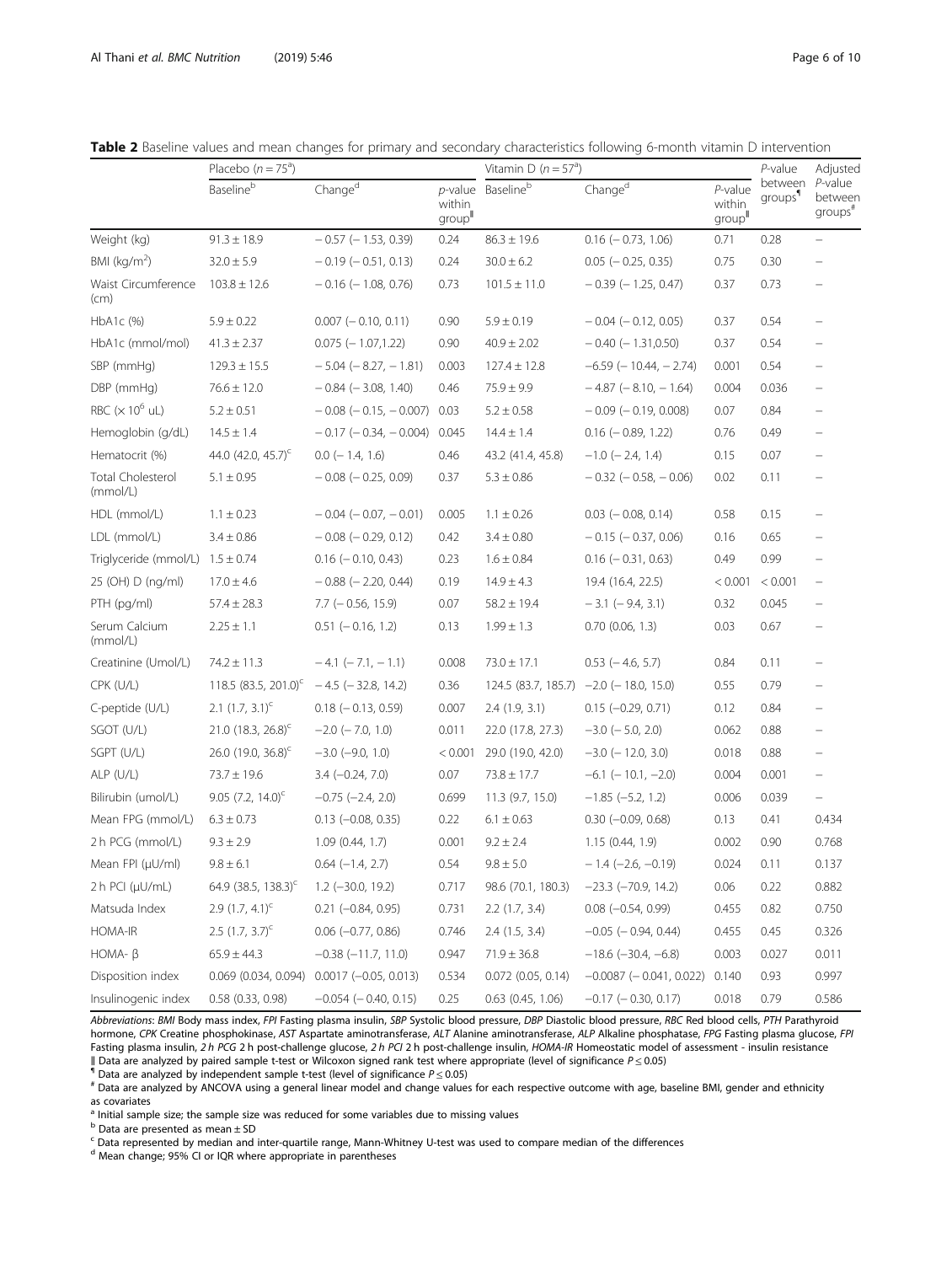<span id="page-6-0"></span>

recently found no effect of vitamin D supplementation on diabetes risk outcome measures, when participants received 28,000 IU of vitamin D in fortified cheese weekly [[19](#page-8-0)]. Similarly, Davidson et al. observed that supplementation with high dose of vitamin D weekly (88,865 IU) for a year did not affect glucose metabolism or insulin sensitivity but HbA1c levels were reduced in the vitamin D group [ $18$ ]. Although participants were pre-diabetics they were not vitamin D-deficient, which is an essential factor to evaluate the efficacy of supplementation on glycemic measurements [[27\]](#page-8-0). In another trial by Wagner et al. with short-term intervention (8 weeks) and small sample size  $(n = 44)$ , supplementation did not affect glucose tolerance or insulin sensitivity [\[20\]](#page-8-0). A hyperglycemic clamp was used to calculate the disposition index (DI) in one of the trials [\[20](#page-8-0)] while insulin secretion was assessed by OGTT-based indices in both aforementioned studies.

Consistent to our findings were also two recent metaanalyses of RCTs [[28,](#page-8-0) [29\]](#page-8-0). The first found no effect of vitamin D supplementation (oral or by injection) on insulin sensitivity, measured by HOMA-IR, in participants with normal glucose tolerance, pre-diabetes or type 2 diabetes [[28\]](#page-8-0). Results remained unchanged when analysis was restricted to pre-diabetic participants. In the second review, where participants were only pre-diabetics, vitamin D supplementation did not alter insulin resistance but in a subgroup analysis with baseline vitamin  $D < 50$ nmol/L, FPI and HbA1C were significantly reduced following supplementation [\[29](#page-8-0)].

In contrast, some studies have found a favorable effect of vitamin D intervention on glycaemic measures. In a study by von Hurst et al. 4000 IU of vitamin D daily for 6 months reduced insulin resistance and fasting insulin, in an insulin-resistant and vitamin D deficient population. Although these findings were promising, the study included only women and HOMA-IR was used as an insulin sensitivity measure, which reflects liver and not whole body insulin sensitivity  $[11]$  $[11]$ . In another intervention study conducted by Mitri et al., low dose, shortterm vitamin D supplementation (2000 IU daily for 16 weeks) improved β-cell function and had a marginal effect on attenuating the rise in HbA1c [[30](#page-8-0)]. However, this study only adjusted for seasonal changes and lacked other important confounding factors such as age, BMI and gender. Nagpal et al. also reported an improvement in postprandial insulin sensitivity although the clinical trial included only men who were obese and non-diabetic [[31](#page-8-0)]. In addition, Nikooyeh et al., demonstrated a significant reduction in fasting glucose, HbA1c and insulin resistance (HOMA-IR) when participants with Type 2 Diabetes received vitamin-D fortified yoghurt [[32](#page-8-0)].

In our study, although we were able to include severely vitamin D-deficient and pre-diabetic participants in a relatively large study sample, we still could not observe any correlations between the outcomes and the increase in 25(OH) D level in the intervention group. It is worth mentioning that, although there was a substantial increase in 25(OH) D concentrations, study participants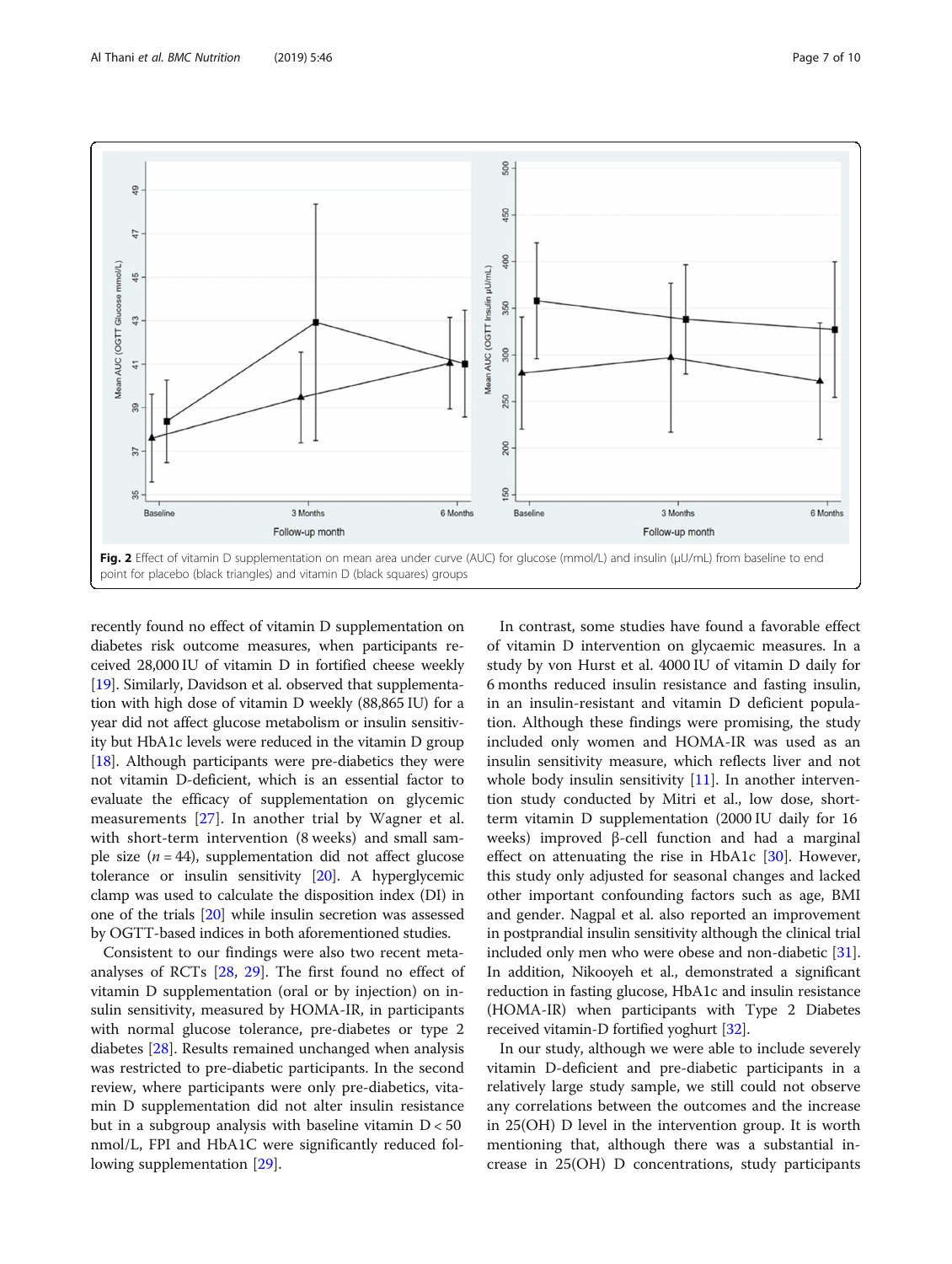<span id="page-7-0"></span>only achieved serum 25(OH) D levels of approximately 35 ng/mL after 6 months intervention period. This is just above the lowest level of the normal range of vitamin D status and it could be attributed to the absorption of the supplements in participants with high BMI [[33](#page-8-0)]. Most participants in the vitamin D group were in the obese or overweight range (BMI  $\geq$  30 Kg/m<sup>2</sup>) and this may be associated with smaller increases in 25(OH) D concentrations following the supplementation [\[33](#page-8-0)]. In this case some may argue that the dose of supplementation should exceed the 4000 IU/day, especially in extremely deficient participants. According to available evidence vitamin D supplementation dose between 4000 IU and 10,000 IU per day has shown no toxic effects [[27,](#page-8-0) [34](#page-8-0)], however in the current study supplementation was kept to the lower adverse effect dose as more research is needed about the efficacy and safety of higher doses.

When comparing the vitamin D and placebo groups following the intervention period, a decrease was found in PTH in the vitamin D group. This is an expected observation since a reduction of parathyroid hormone has been associated with vitamin D supplementation [[35\]](#page-8-0). Similarly, bilirubin levels were reduced in both groups with more pronounced reduction in the vitamin D group. The net effect of vitamin D supplementation is likely to be obstructed by the decreased levels of bilirubin. Animal studies have shown that bilirubin treatment in mice reduced blood glucose levels and increased insulin sensitivity [[36](#page-9-0)]. Recent meta-analysis in human studies also confirm the potential protective role of bilirubin against the risk of diabetes [[37\]](#page-9-0).

Strengths of our study include the relatively large sample size and population characteristics. Participants were at pre-diabetic stage and most of them were severely vitamin D deficient. In addition, we were able to assess β-cell function by multiple measurements which has only been examined by limited number of interventional studies. The outcomes of these measurements could be attributed to our exclusively pre-diabetic population which excludes any bias introduced by mixed diabetes status study sample. In group comparison between baseline and end-point we were able to adjust for multiple confounding factors including age, baseline BMI and gender but did not adjust for seasonal changes. However, we would not expect an important effect from the seasonal change since Qatar has vast sunlight throughout the year. The study population included participants of Arab or Asian ethnicity and thus the present findings are population specific and cannot be easily extrapolated to the general population. Some may also argue that 6 months of vitamin D supplementation was not enough to observe the effect on glycemic parameters especially for participants like ours with high BMI. Compliance regarding the vitamin D intake may have introduced bias since it

was self-administered. Finally, 77.2% of the participants in the vitamin D group had family history of diabetes, which could have contributed genetically in attenuating any effects of vitamin D on glycemic measures as it is well known that diabetes is highly inheritable [\[38\]](#page-9-0).

# Conclusions

According to our findings, supplementation with vitamin D did not improve insulin sensitivity, insulin secretion, or glucose tolerance in our pre-diabetic and highly vitamin D deficient population. Larger and multicenter intervention studies, in such populations, with longer duration are required to examine the role of vitamin D, combined with other lifestyle interventions targeting risk factors and surrogate markers of T2DM.

## Supplementary information

Supplementary information accompanies this paper at [https://doi.org/10.](https://doi.org/10.1186/s40795-019-0311-x) [1186/s40795-019-0311-x](https://doi.org/10.1186/s40795-019-0311-x).

Additional file 1: Table S1. Effect of vitamin D supplementation reflected in OGTT measures overtime for the two groups.

Additional file 2: Table S2. Bivariate associations between vitamin D change and clinical characteristics from baseline to 6 months intervention in the vitamin D group.

#### Abbreviations

[25-(OH)D]: Vitamin D; 2 h PCG: 2 h Post-challenge glucose; 2 h PCI: 2 h Postchallenge insulin; ALP: Alkaline phosphatase; ALT: Alanine aminotransferase; AST: Aspartate aminotransferase; AUC: Area under the curve; BMI: Body mass index; CLIA: Chemiluminescence immunoassay; CMIA: Chemiluminescent Micro Particle Immunoassay; CPK: Creatine phosphokinase; DBP: Diastolic blood pressure; FINDRISC: Finnish Diabetes Risk Score; FPG: Fasting plasma glucose; FPI: Fasting plasma insulin; HMC: Hamad Medical Corporation; HOMA- β: Homeostatic Model of Assessment- Beta; HOMA-IR: Homeostatic Model of Assessment - Insulin Resistance; HTN: Hypertension; IHD: Ischemic heart disease; OGTT: Oral glucose tolerance test; PTH: Parathyroid hormone; RBC: Red blood cells; RCTs: Randomized control trials; SBP: Systolic blood pressure; T2DM: Type 2 diabetes; ULN: Upper limit of normal

#### Acknowledgements

The authors would like to thank all participants, researchers, and the nursing and administrative staff at Hamad Medical Corporation for their continuous support and commitment to the project.

## Authors' contributions

Conceptualization, MAT and ES; Methodology, MAT and ES; Validation, AS, AJ, KAMB and AAH; Formal Analysis, AS, BV, HA and ZSB; Investigation, AJ and KAMB; Resources, AJ and KAMB; Data Curation, ZSB, AS, KAMB and HSN; Writing – Original Draft Preparation, MAT, AS and VL; Writing – Review & Editing, MAT, ES, AS, VL, AJ, AAH, KAMB, and HA; Visualization, MAT, AS and VL; Supervision, AS, AJ, KAMB, HSN and VL; Project Administration, AS and HSN; Funding Acquisition, MAT, ES. All authors read and approved the final manuscript.

## Funding

This work was supported by NPRP No. 6-273-3-067, from the Qatar National Research Fund (a member of Qatar Foundation). The funding body was not involved in the study design; collection, analysis and interpretation of data; and in writing the manuscript. The statements made herein are solely the responsibility of the authors.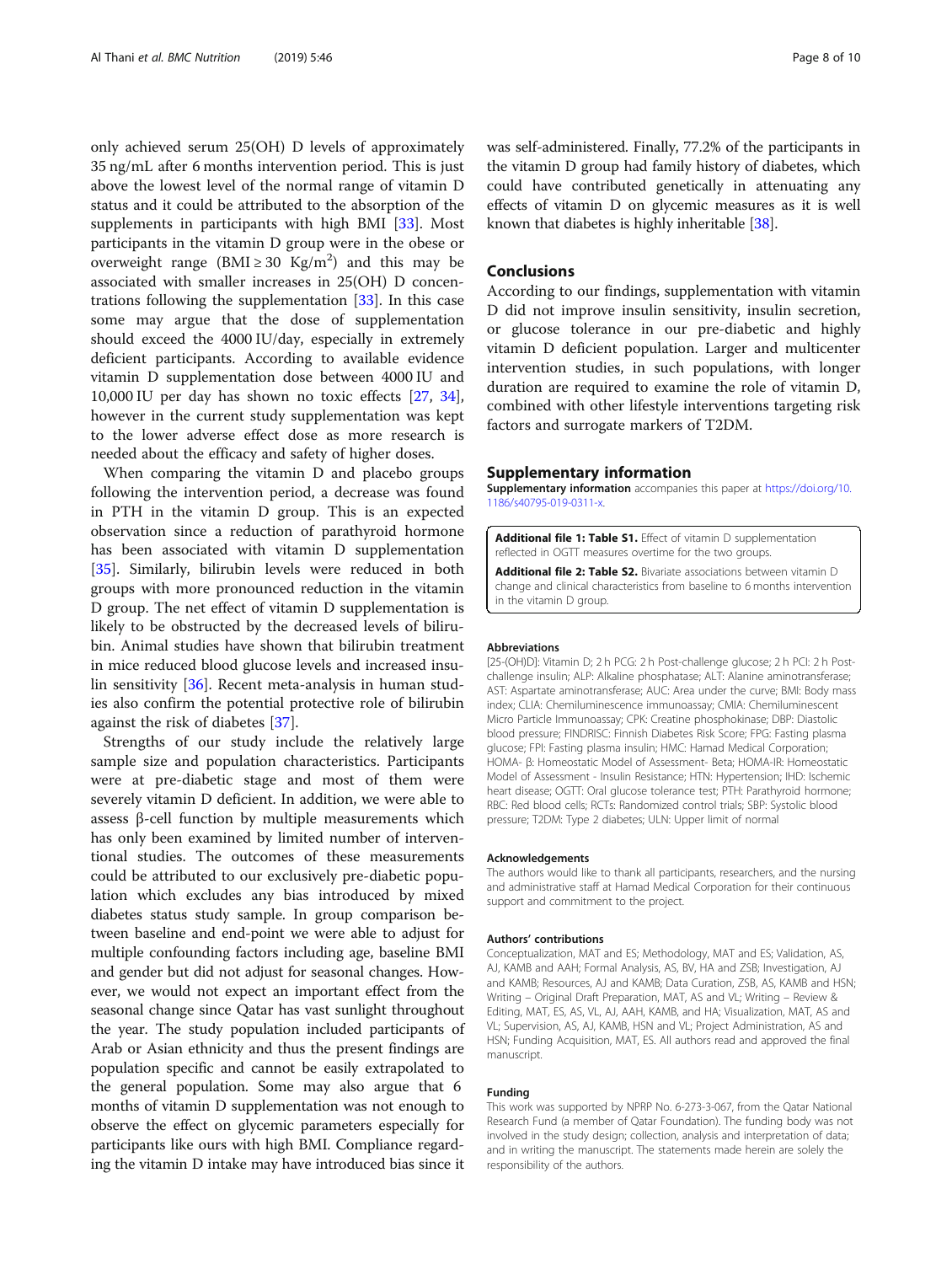# <span id="page-8-0"></span>Availability of data and materials

The datasets used and/or analysed during the current study are available from the corresponding author on reasonable request.

## Ethics approval and consent to participate

This intervention study was conducted at Hamad Medical Corporation (HMC) in Doha, Qatar and the research ethics board of HMC approved the protocol. A written informed consent was obtained from all participants at enrollment.

## Consent for publication

There is no identifiable information of the trial participants in the present manuscript, therefore it is not applicable.

## Competing interests

The authors declare that they have no competing interests.

## Author details

<sup>1</sup>Public Health Department, Ministry of Public Health, Doha, Qatar. <sup>2</sup> Biomedical Research Department, Ministry of Public Health, P.O. Box 42, Al Khaleej Str, Al Rumaila, Doha, Qatar. <sup>3</sup>Diabetes and Endocrine Department, Hamad Medical Corporation, Doha, Qatar. <sup>4</sup>Qatar Diabetes Association, Qatar Foundation, Doha, Qatar.

# Received: 22 May 2019 Accepted: 24 September 2019 Published online: 10 October 2019

## References

- 1. Reid IR, Bolland MJ, Grey A. Effects of vitamin D supplements on bone mineral density: a systematic review and meta-analysis. Lancet. 2014;383: 146–55.
- 2. Al Mheid I, Quyyumi AA. Vitamin D and cardiovascular disease: controversy unresolved. J Am Coll Cardiol. 2017;70:89–100.
- 3. Tamez H, Thadhani RI. Vitamin D and hypertension: an update and review. Curr Opin Nephrol Hypertens. 2012;21:492–9.
- 4. Feldman D, Krishnan AV, Swami S, Giovannucci E, Feldman BJ. The role of vitamin D in reducing cancer risk and progression. Nat Rev Cancer. 2014;14: 342–57.
- 5. Mitri J, Muraru MD, Pittas AG. Vitamin D and type 2 diabetes: a systematic review. Eur J Clin Nutr. 2011;65:1005–15.
- 6. Di Cesar DJ, Ploutz-Snyder R, Weinstock RS, Moses AM. Vitamin D deficiency is more common in type 2 than in type 1 diabetes. Diabetes Care. 2006;29:174.
- 7. Forouhi NG, Ye Z, Rickard AP, Khaw KT, Luben R, Langenberg C, et al. Circulating 25-hydroxyvitamin D concentration and the risk of type 2 diabetes: results from the European Prospective Investigation into Cancer (EPIC)-Norfolk cohort and updated meta-analysis of prospective studies. Diabetologia. 2012;55:2173–82.
- 8. Song Y, Wang L, Pittas AG, Del Gobbo LC, Zhang C, Manson JE, et al. Blood 25-hydroxy vitamin D levels and incident type 2 diabetes: a meta-analysis of prospective studies. Diabetes Care. 2013;36:1422–8.
- 9. Ogurtsova K, da Rocha Fernandes JD, Huang Y, et al. IDF diabetes atlas: global estimates for the prevalence of diabetes for 2015 and 2040. Diabetes Res Clin Pract. 2017;128:40–50.
- 10. Kayaniyil S, Retnakaran R, Harris SB, Vieth R, Knight JA, Gerstein HC, et al. Prospective associations of vitamin D with beta-cell function and glycemia: the PROspective Metabolism and ISlet cell Evaluation (PROMISE) cohort study. Diabetes. 2011;60:2947–53.
- 11. von Hurst PR, Stonehouse W, Coad J. Vitamin D supplementation reduces insulin resistance in south Asian women living in New Zealand who are insulin resistant and vitamin D deficient - a randomised, placebo-controlled trial. Br J Nutr. 2010;103:549–55.
- 12. Shab-Bidar S, Neyestani TR, Djazayery A, Eshraghian MR, Houshiarrad A, Kalayi A, et al. Improvement of vitamin D status resulted in amelioration of biomarkers of systemic inflammation in the subjects with type 2 diabetes. Diabetes Metab Res Rev. 2012;28:424–30.
- 13. Krul-Poel YH, Ter Wee MM, Lips P, Simsek S. Management of endocrine disease: the effect of vitamin D supplementation on glycaemic control in patients with type 2 diabetes mellitus: a systematic review and metaanalysis. Eur J Endocrinol. 2017;176:R1–R14.
- 14. Lee CJ, Iyer G, Liu Y, Kalyani RR, Bamba N, Ligon CB, et al. The effect of vitamin D supplementation on glucose metabolism in type 2 diabetes

mellitus: a systematic review and meta-analysis of intervention studies. J Diabetes Complicat. 2017;31:1115–26.

- 15. Wu C, Qiu S, Zhu X, Li L. Vitamin D supplementation and glycemic control in type 2 diabetes patients: a systematic review and meta-analysis. Metabolism. 2017;73:67–76.
- 16. Mirhosseini N, Vatanparast H, Mazidi M, Kimball SM. The effect of improved serum 25-Hydroxyvitamin D status on glycemic control in diabetic patients: a meta-analysis. J Clin Endocrinol Metab. 2017;102:3097–110.
- 17. Li X, Liu Y, Zheng Y, Wang P, Zhang Y. The effect of vitamin D supplementation on glycemic control in type 2 diabetes patients: a systematic review and meta-analysis. Nutrients. 2018;10:375.
- 18. Davidson MB, Duran P, Lee ML, Friedman TC. High-dose vitamin D supplementation in people with prediabetes and hypovitaminosis D. Diabetes Care. 2013;36:260–6.
- 19. Moreira-Lucas TS, Duncan AM, Rabasa-Lhoret R, Vieth R, Gibbs AL, Badawi A, et al. Effect of vitamin D supplementation on oral glucose tolerance in individuals with low vitamin D status and increased risk for developing type 2 diabetes (EVIDENCE): a double-blind, randomized, placebo-controlled clinical trial. Diabetes Obes Metab. 2017;19:133–41.
- 20. Wagner H, Alvarsson M, Mannheimer B, Degerblad M, Ostenson CG. No effect of high-dose vitamin D treatment on beta-cell function, insulin sensitivity, or glucose homeostasis in subjects with abnormal glucose tolerance: a randomized clinical trial. Diabetes Care. 2016;39:345–52.
- 21. Rajan S, Weishaar T, Keller B. Weight and skin colour as predictors of vitamin D status: results of an epidemiological investigation using nationally representative data. Public Health Nutr. 2017;20:1857–64.
- 22. Word Health Organization. Use of glycated haemoglobin (HbA1c) in the diagnosis of diabetes mellitus: abbreviated report of a WHO consultation. Geneva: World Health Organization; 2011.
- 23. Alberti G, Zimmet P, Shaw J. Metabolic syndrome--a new world-wide definition. A Consensus Statement from the International Diabetes Federation. Diabet Med. 2006;23:469–80.
- Lindstrom J, Tuomilehto J. The diabetes risk score: a practical tool to predict type 2 diabetes risk. Diabetes Care. 2003;26:725–31.
- 25. Matthews DR, Hosker JP, Rudenski AS, Naylor BA, Treacher DF, Turner RC. Homeostasis model assessment: insulin resistance and beta-cell function from fasting plasma glucose and insulin concentrations in man. Diabetologia. 1985;28:412–9.
- 26. Matsuda M, DeFronzo RA. Insulin sensitivity indices obtained from oral glucose tolerance testing: comparison with the euglycemic insulin clamp. Diabetes Care. 1999;22:1462–70.
- 27. Vieth R, Chan PC, MacFarlane GD. Efficacy and safety of vitamin D3 intake exceeding the lowest observed adverse effect level. Am J Clin Nutr. 2001;73:288–94.
- 28. Seida JC, Mitri J, Colmers IN, Majumdar SR, Davidson MB, Edwards AL, et al. Clinical review: effect of vitamin D3 supplementation on improving glucose homeostasis and preventing diabetes: a systematic review and metaanalysis. J Clin Endocrinol Metab. 2014;99:3551–60.
- 29. Poolsup N, Suksomboon N, Plordplong N. Effect of vitamin D supplementation on insulin resistance and glycaemic control in prediabetes: a systematic review and meta-analysis. Diabet Med. 2016;33(3):290–9.
- 30. Mitri J, Dawson-Hughes B, Hu FB, Pittas AG. Effects of vitamin D and calcium supplementation on pancreatic beta cell function, insulin sensitivity, and glycemia in adults at high risk of diabetes: the calcium and vitamin D for diabetes mellitus (CaDDM) randomized controlled trial. Am J Clin Nutr. 2011;94:486–94.
- 31. Nagpal J, Pande JN, Bhartia A, A double-blind, randomized placebocontrolled trial of the short-term effect of vitamin D3 supplementation on insulin sensitivity in apparently healthy, middle-aged, centrally obese men. Diabet Med. 2009;26:19–27.
- 32. Nikooyeh B, Neyestani TR, Farvid M, Alavi-Majd H, Houshiarrad A, et al. Daily consumption of vitamin  $D$ - or vitamin  $D$  + calcium-fortified yogurt drink improved glycemic control in patients with type 2 diabetes: a randomized clinical trial. Am J Clin Nutr. 2011;93:764–71.
- 33. Mazahery H, von Hurst PR. Factors affecting 25-Hydroxyvitamin D concentration in response to vitamin D supplementation. Nutrients. 2015;7:5111–42.
- 34. Heaney RP, Davies KM, Chen TC, Holick MF, Barger-Lux MJ. Human serum 25-hydroxycholecalciferol response to extended oral dosing with cholecalciferol. Am J Clin Nutr. 2003;77:204–10.
- 35. Lotito A, Teramoto M, Cheung M, Becker K, Sukumar D. Serum parathyroid hormone responses to vitamin D supplementation in overweight/obese